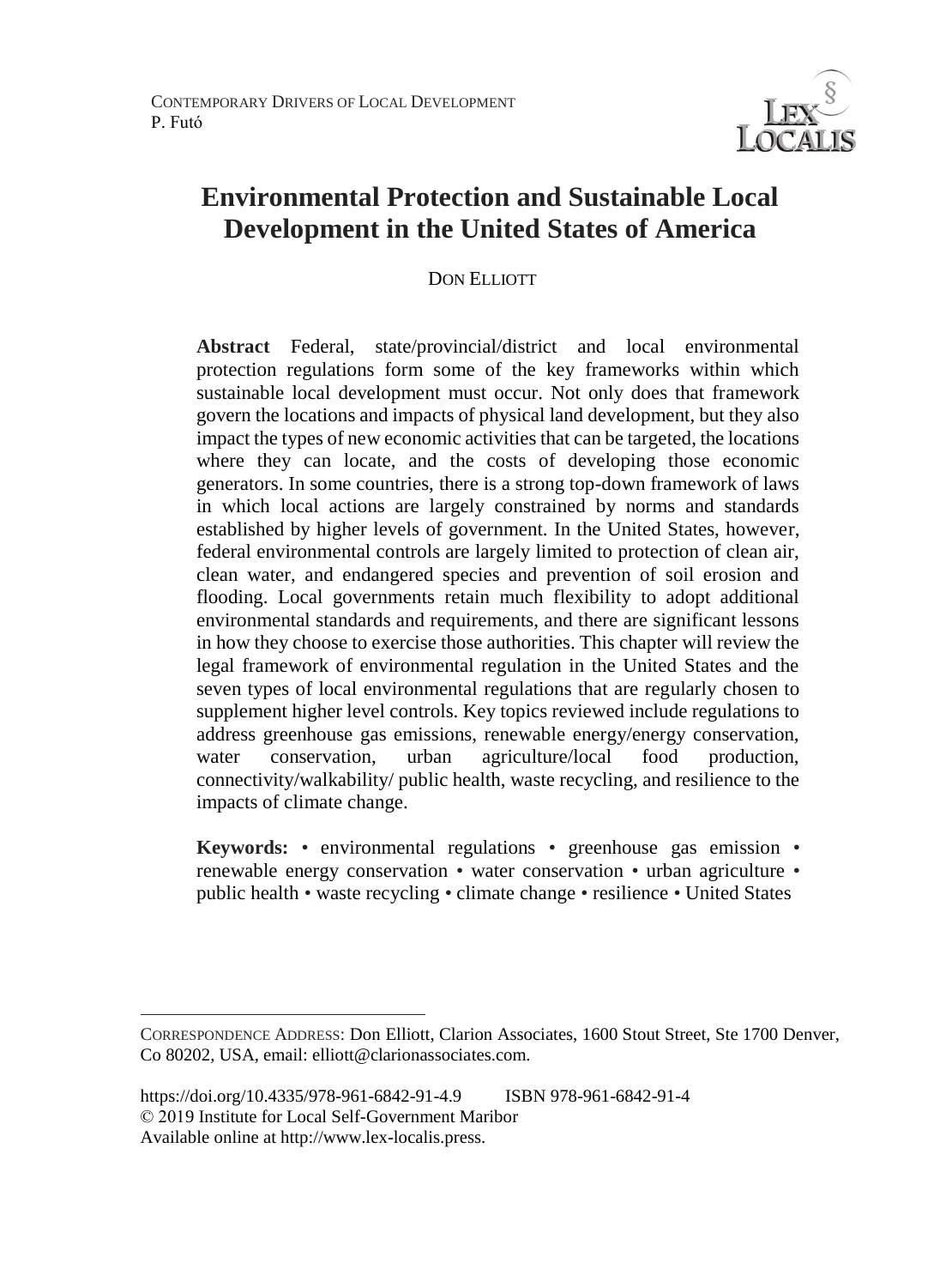# **1 Background**

The United States' federal system of government provides very wide latitude for local city and county governments to regulate land use and development. There are very few federal governmental laws that restrict local initiatives in this area. One significant exception to this general approach is environmental regulation, where both the federal government and many state governments have enacted laws that are binding on local governments and the land development projects that they approve.

Key areas of regulation where the federal government restricts local city and county development activities include:

- The Clean Water Act (CWA), 33 U.S.C. §1251 et seq. (1972), which prohibits pollution into the "navigable waters of the United States", which has been interpreted by the courts to include smaller upstream tributaries whose waters flow into the "navigable waters". This Act requires the creation of city and county stormwater management systems to ensure that rainfall onto developed areas does not flush pollutants into navigable waters. A very substantial amount of local government time and money is spent complying with the Clean Water Act, and it imposes significant expenses on many development and redevelopment activities.
- The Clean Air Act (CAA), 42 U.S.C. §7401 et seq. (1970), which regulates acceptable levels of air pollution. Over time, the private sector has responded to this Act by developing newer and cleaner technologies and equipment that can perform commercial and industrial activities in compliance with the Act. At this point, the major impact of the Clean Air Act is to pressure city governments to restrict or discourage automobile commuting in order to reduce related greenhouse gas emissions.
- The National Environmental Protection Act (NEPA), 42 U.S.C. §§ 4321 *et seq.*, which requires that any project using federal government money perform an Environmental Impact Assessment that evaluates the environmental and social impacts of a proposed project against alternatives (including the impacts of not doing the project at all). There is no requirement that the local government choose the alternative with the least impacts; simply that they take a "hard look" at those impacts through a public process before making a decision. Since many expensive infrastructure projects in the United States rely on federal grants or loans, the preparation of Environmental Impact Assessments has become a consulting industry, and substantial time and expense is required to comply with the Act. Some local governments respond to the Act by trying to avoid the use of federal funds, but some of the 50 states have adopted state-level versions of NEPA that apply whenever state government monies are involved.
- The Endangered Species Act (ESA), 16 U.S.C. Sections 1531–1544, which prevents development projects that would "take" species of animals that have been listed as "endangered" by the federal government. In practice, the prohibition of "taking" a species means that the project cannot damage or reduce the habitat for that species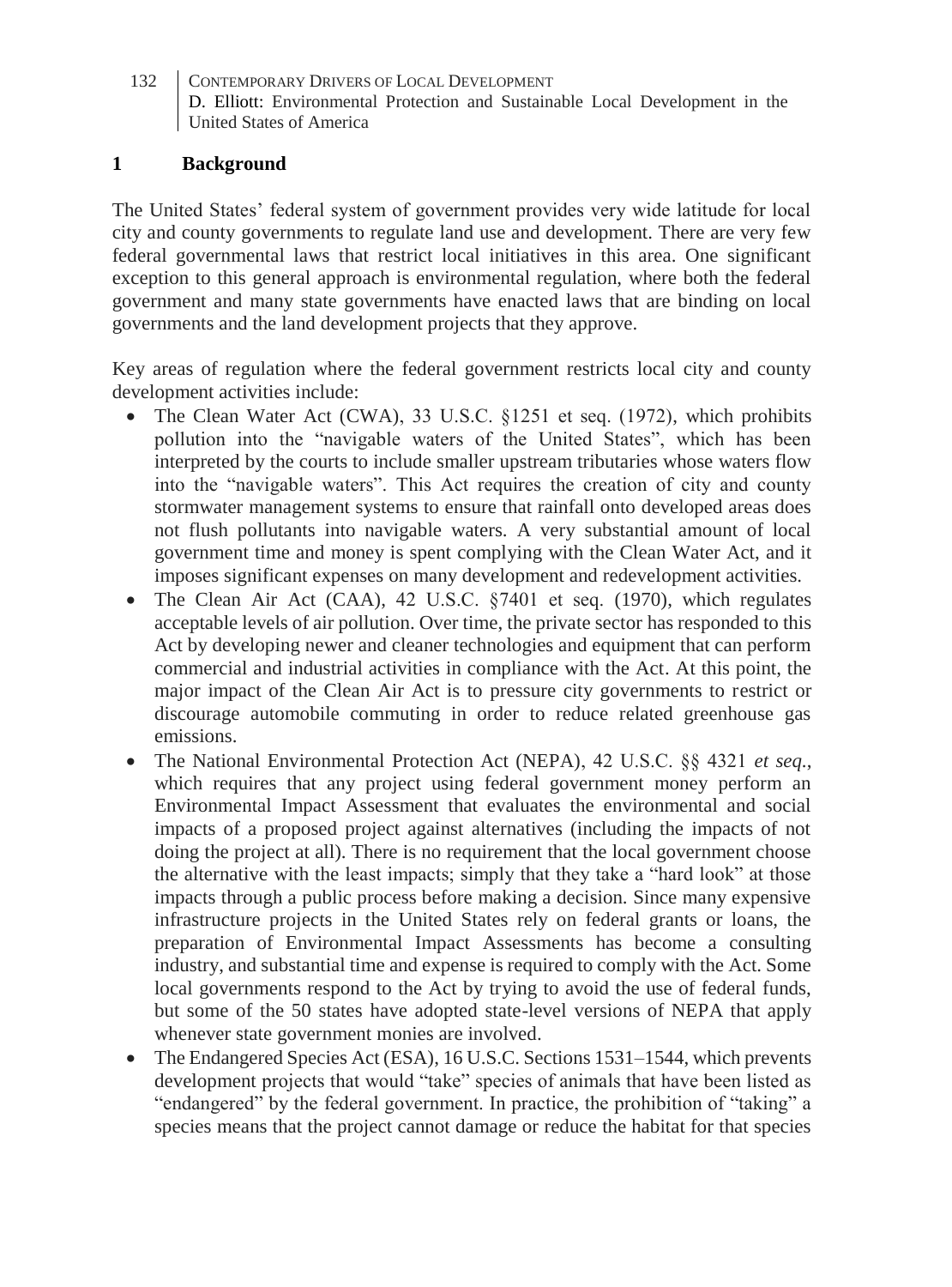(with some exceptions) unless there is adequate mitigation through enhancement or creation of additional habitat. The ESA affects land use in rural areas of the United States more than urban areas.

All local governments must comply with these four federal Acts. In addition, some of the 50 states (notably the most developed and populated states on the East and West coasts of the U.S.) have adopted additional environmental regulations that are binding on local governments. Other states have adopted no additional regulations.

# **1.1 Local regulations to promote environmental sustainability**

With few exceptions, U.S. cities and counties do not adopt additional restrictions to protect clean water or endangered species; they consider compliance with the federal and state acts in these areas to be adequate. Instead, local regulations for environmental sustainability focus on the following key areas where local zoning and land use regulations can make a significant difference:

- a. Greenhouse gas emissions;
- b. Renewable energy and energy conservation;
- c. Water conservation;
- d. Urban agriculture and local food production;
- e. Connectivity, walkability, and public health;
- f. Waste recycling; and
- g. Resilience to risks created by climate change.

## *Reduction of greenhouse gas emissions*

Although the federal Clean Air Act imposes national standards for air quality, many citizens want their local governments to do what they can to reduce emissions of greenhouse gasses that contribute to climate change even if their community already complies with Clean Air Act standards. This is one area where local land use zoning can make a significant contribution to sustainable development in three different ways. First, many local zoning ordinances are being revised to allow more mixed-use development – development that allows a mix of residential and commercial uses. Allowing a mix of "living" and "working" uses in medium and high intensity development areas allows citizens to choose to live closer to where they work, and an increasing number choose to do so. Second, many zoning ordinances are being revised to allow a wider range of homebased business activities, which can significantly reduce the need for commuting to work. Finally, local land development regulations are being revised to require more connectivity within and between neighborhoods (discussed in more detail below).

## *Renewable energy and energy conservation*

The United States is in the middle of a change to reduce the use of fossil fuels for the generation of electricity, and many newer zoning regulations are being drafted to encourage that change. Some regulations are being revised to require compliance with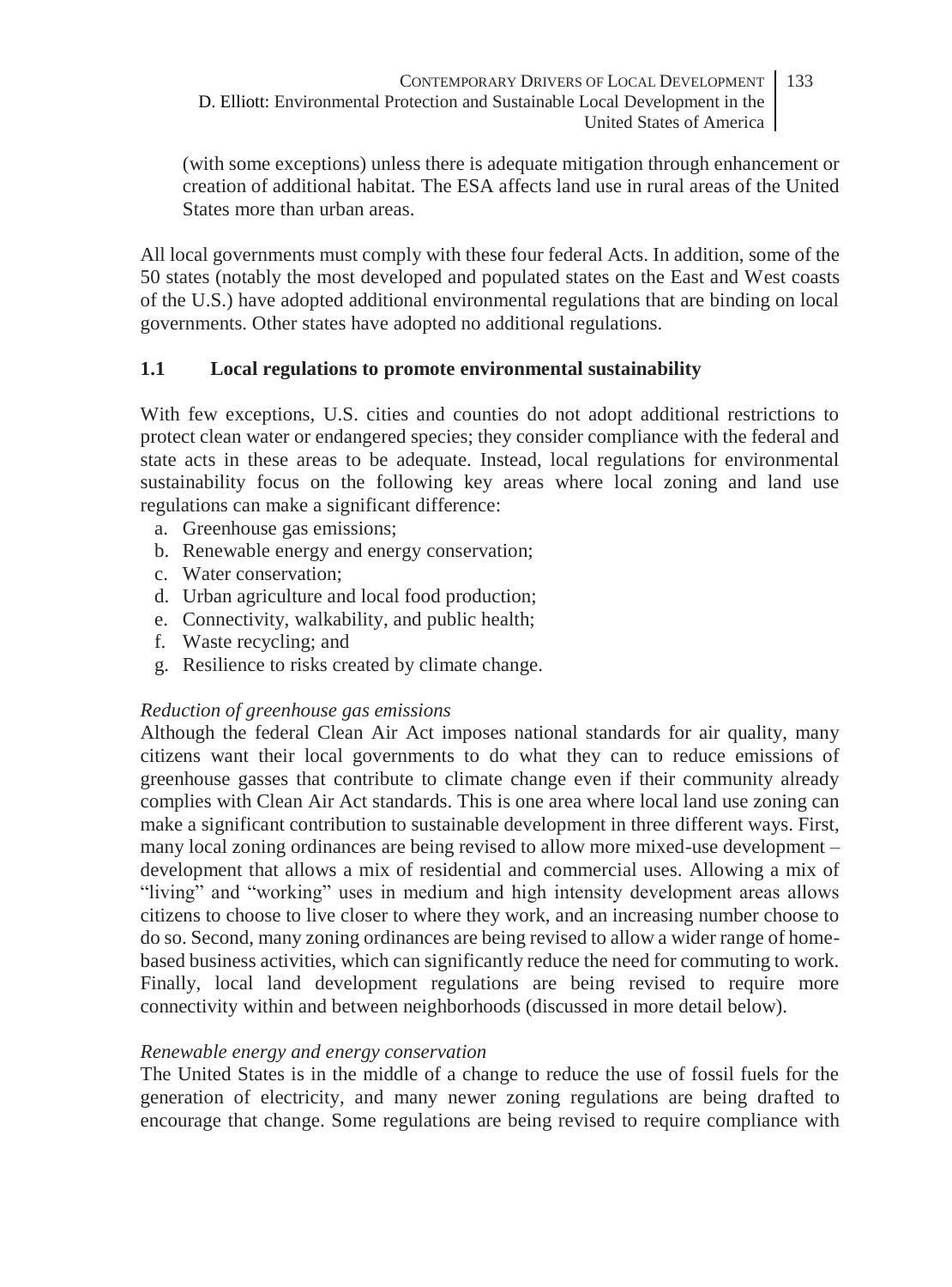the U.S. Leadership in Energy and Environmental Design (LEED) standards for energy efficiency, while others offer development incentives that allow larger buildings or higher lot coverage for projects that comply with LEED standards. Still other local zoning regulations are being revised to require or encourage east-west orientation of blocks and buildings to increase solar access or pre-wiring homes and businesses for future installation of solar energy devices. Many local codes are also being revised to authorize the installation of (1) geothermal energy facilities in any required open yard area, (2) solar energy panels in rear or side yards or on rooftops, and (3) wind energy facilities in side or rear yards of multi-family and non-residential development (but generally not low-density residential areas because of the significant equipment heights required for efficient electricity production). In addition, many newer regulations are broadening the definition of allowed automobile fueling stations to include alternative fuels, and others are encouraging or requiring the installation of electric vehicle charging facilities in larger development projects.

#### *Conserving water*

While some parts of the United States have ample water supplies, others – particularly in the West – have arid or semi-desert climates and too little water to support anticipated future populations. In dry areas of the country, water utilities are increasingly requiring the installation of water efficient appliances and fixtures. In addition, local governments are increasingly adopting zoning regulations that restrict the amount of irrigated landscape areas in order to conserve available water supplies for drinking purposes. Other local codes establish a "water budget" for different types of development and charge significantly higher water rates for developments that exceed those budgets. Finally, a few zoning and development codes are being revised to encourage the installation of grey water recycling systems that allow the reuse of once-used water for purposes other than human consumption. Progress towards implementation of gray water systems in private development has been slow because of the significant additional costs of installing a "two-pipe" system, but some larger public projects have absorbed those costs in order to demonstrate the feasibility and water savings that can result.

## *Promoting urban agriculture and local food production*

A fourth area where local zoning and development regulations are encouraging sustainable development is in the promotion of local food production in urban areas. While backyard gardening has always been allowed as a secondary use of land, new zoning codes often now recognize community gardens and urban agriculture as a primary use of land. Often, urban agriculture uses are allowed in almost all zone districts, the size of the activity is limited to about the size of a city block, and the amount of the site that can be covered by structures (greenhouses and storage areas) is limited. Increasingly, these regulations allow for the sale of vegetables and crops grown on site, and a slowly growing number allow for minor food processing activities to occur on the same site. In many communities, interest in local food production is so strong that these food processing and sale activities are permitted even in residential zone districts, where the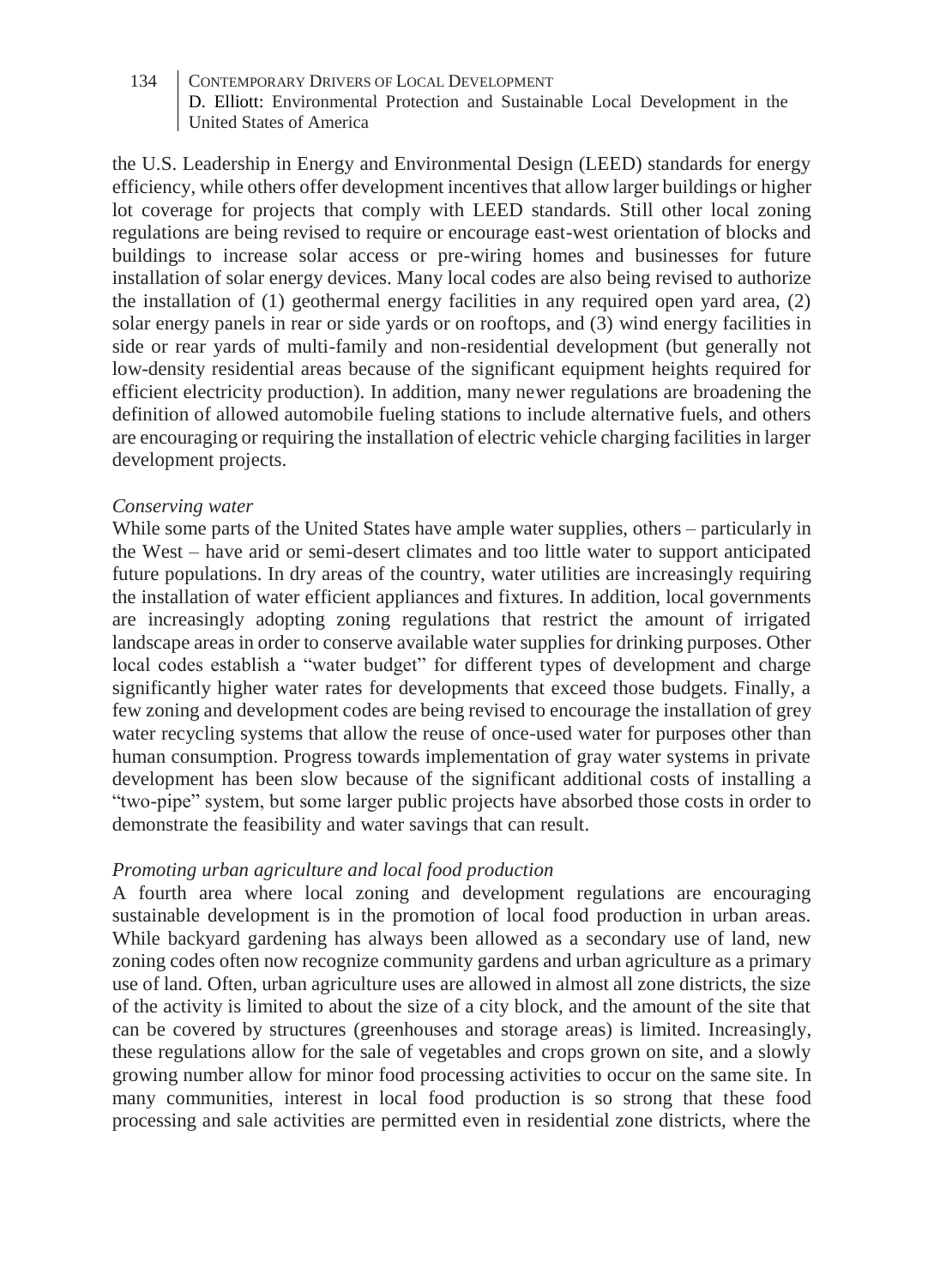conduct of commercial activities is (in theory) supposed to be strictly limited. In addition, many newer zoning regulations allow permanent or temporary farmer's markets in a wider variety of locations in order to encourage the wider distribution of locally grown foods.

#### *Strengthening connectivity, walkability, and public health*

As noted above, many cities and counties are revising their zoning ordinances to allow for a mix of uses that will allow their citizens to live closer to where they work. In addition, many local regulations are being revised to require that development and redevelopment be designed with smaller blocks, or with mid-block pedestrian passages, or increased connectivity both within the development and from the new project to existing surrounding development. The primary goal of these regulations is to shorten the potential walking, bicycling, and driving distance between two points in nearby areas so that more citizens decide to walk or bicycle between those destinations, and so those who choose to drive a vehicle will have a shorter drive (with fewer related greenhouse gas emissions). In mature urban areas, some of these regulations require that new projects extend and connect with the street and block structure of the surrounding area. In developing areas they sometimes require the use of a "connectivity index," which counts the number of street sections and intersections (points of connection) in a proposed development and requires at least a minimum number of connection points that can offer alternative routes and shorten travel times. A second goal of these regulations is to promote public health by making it easier to walk or bicycle between neighborhood destinations. As a corollary, many local regulations are being revised to eliminate exceptions to a general requirement to install sidewalks each time a new development or redevelopment project occurs. Still others regulations now require that convenient pedestrian-friendly walkways and bicycle-friendly routes be provided through or around larger parking lots so that those lots do not discourage those who would otherwise walk or bike to the establishment from doing so.

#### *Recycling waste*

In order to encourage recycling – rather than disposal – of waste a growing number of new zoning ordinances are requiring that multi-family, commercial, institutional, and industrial sites be designed to include a location for waste recycling containers that are easily accessible by service vehicles while also minimizing impacts on surrounding development. Because construction waste makes up a high percentage of waste deposited in landfills, a slowly growing number of local regulations are encouraging or requiring that a percentage of construction waste be transported to a construction waste recycling facility if one is located with a stated distance of the site. While many areas do not have such a facility nearby, regulations such as these may help create a market that will make construction waste recycling facilities more economically feasible in the future.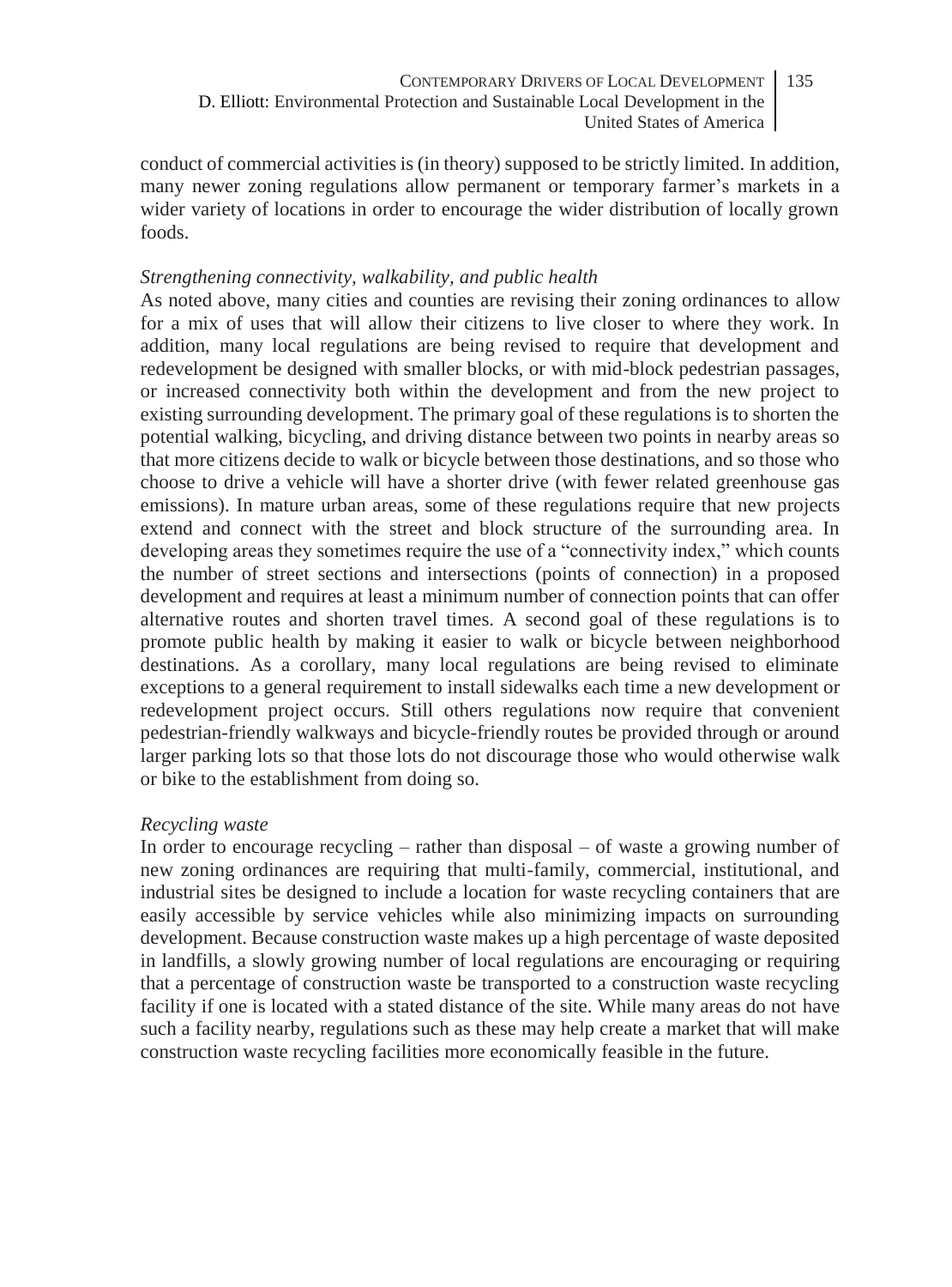# *Resilience to risks created by climate change*

Finally, a growing number of local zoning and land development regulations are being revised to encourage or require development to be located or designed to minimize the risks related to climate change. Along the East and West coasts of the United States, and in Hawaii, these regulations focus primarily on sea level rise. In the arid Western U.S., they often focus on increased risks of wildfire on the vast areas of public lands located near major population centers. Throughout the country, they are also beginning to address the likelihood of increased flooding from rivers and streams as trends toward more frequent and more intense storms combine with increasing populations in flood-prone areas. An increasing number of regulations are based on available (but admittedly imperfect) modeling and mapping of areas affected by sea level rise, wildfires, and flooding, although arguments about the accuracy of the models and maps are common. A second type of regulations requires buildings to be designed so that humans and equipment are located higher in the building (and further from potential tides and floodwaters). A third type of regulation requires that buildings with human occupancy be located further from wildfire risk areas than they were in the past. Some jurisdictions are also revising their approach to development in flood prone area to require not only the raising of structures higher above anticipated flood levels, but to require that any construction in those areas not result in upstream or downstream impacts on other properties.

# **2 New York City's responses to super Storm Sandy**

In 2012, New York City was battered by one of the most intense storms in its history. Fifty-three people lost their lives and an estimated \$19 billion of property damage was sustained. Rebuilding of the South Ferry subway station by itself cost \$369 million, making it one of the most expensive subway station projects ever undertaken by the city. One positive outcome of the Super Storm Sandy tragedy was that New York City invested heavily in research to determine what could be done to avoid similar damage in the future. Much of this research was aimed at understanding and promoting "resilience"  $-$  a community's ability to rebound quickly from shocks while reducing the risk of future similar events. $1$ 

Among the basic strategy discussions in all projects to improve the resilience of urban areas is the question of "retreat" versus "harden". Strategies to harden urban areas include investments in seawalls or other constructed barriers to keep tide and floodwaters and other environmental hazards away from people and important buildings, and they tend to be very expensive. Strategies to retreat from risks include regulations to increase setbacks from waterfront, riverfront, and high fire risk areas over time, and sometimes also include programs to relocate people away from at-risk areas. Retreat strategies also tend to be very expensive, but sometimes less expensive than hardening strategies. Many communities that have this policy discussion decide that a combination of retreat and hardening strategies need to be considered, and that hardening strategies can only be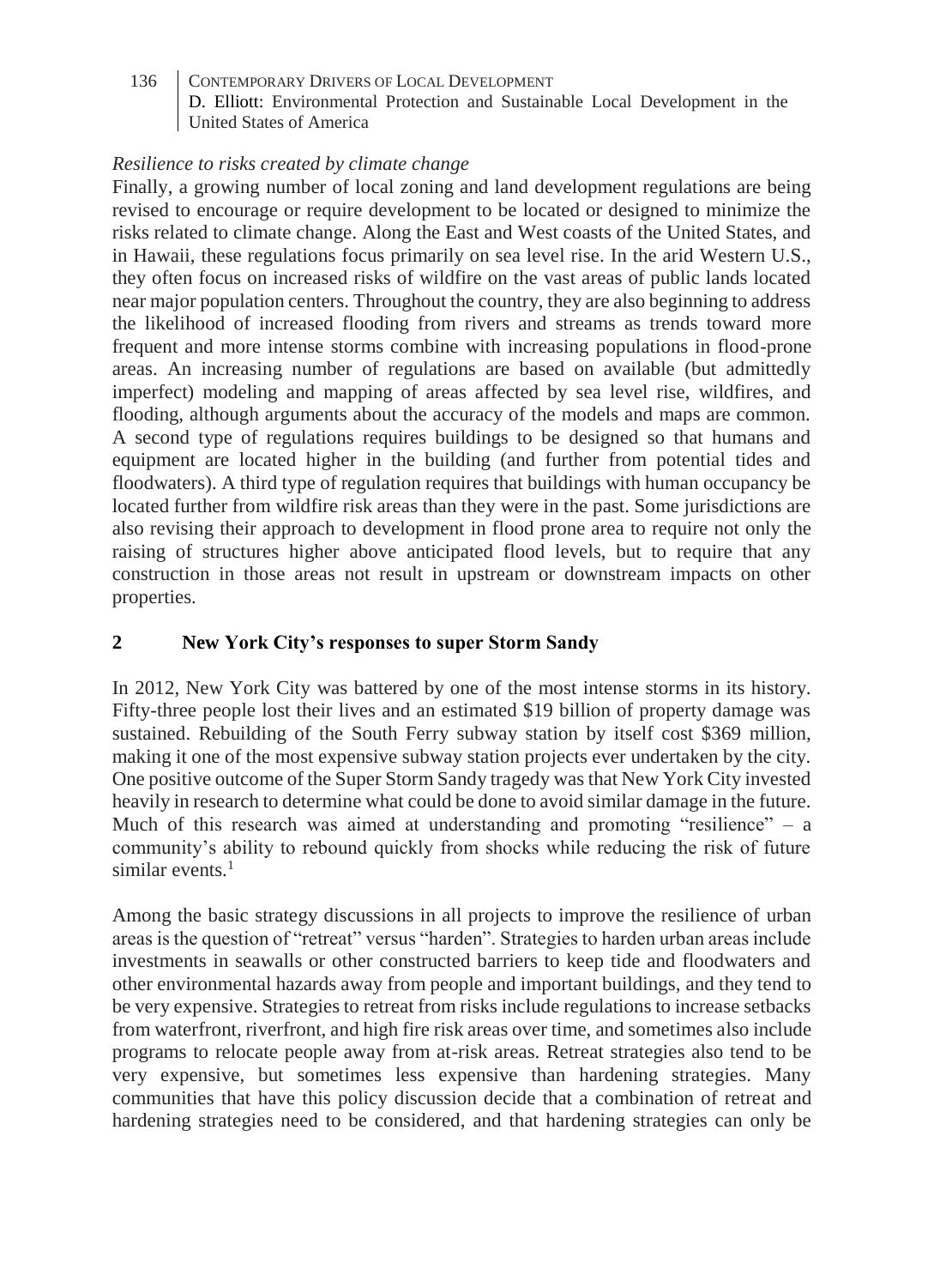afforded when the value of existing buildings and improvements and the number of people living and working in at risk from climate change is very high. Because of the very high population density and property values in Manhattan and other areas, New York decided that hardening approaches were justified in some cases.<sup>2</sup>

In addition, however, research revealed that there were a number of strategies that could have limited property damage and risks to human life without investing in expensive public infrastructure to harden the city. Potential strategies to minimize and mitigate damage from predicted serious storms in the future include:

- Increasing the "freeboard" i.e. the elevation of the building ground floor above the water levels indicated by flood modeling – above the current federal standard of one foot to two or three feet.
- Requiring "compensatory storage" i.e. requiring that for each one cubic foot of floodwater that will no longer rest on your land because you raised the elevation of the land or created new improvements, you must buy and donate one cubic foot of floodwater storage capacity somewhere else in or adjacent to the floodplain.
- Designing public parks and required open spaces so they can act as water storage facilities ("flood parks") during severe storm events, as the City of New Orleans has begun designing after the damage from Hurricane Katrina.
- Designing ground floors of structures in or near floodplains so that they do not contain key electric, water, or sewer equipment and so that water can flow into (and out of) them during severe storms without weakening the structure supporting higher floors of the building or interfering with the use of those higher floors.
- Ensuring that all key building system equipment for hospitals, nursing homes, and other facilities with sensitive or less mobile residents are located on upper floors of the building, so that inundation of the ground floor does not affect light, electricity, water, sewer, or communications services to the rest of the building.
- Designing integrated flood protection systems along coastlines with "tiers" of flood defenses so that areas generally usable by the public (i.e. walkways or landscaped areas) only get inundated with water during the most severe floods.

Obviously, all of these solutions cost money, but the incremental cost of implementing many of these changes as individual buildings are built or rebuilt, and as public improvements are constructed, can help reduce the need for even more expensive hardening structures or retreat strategies, or can delay the dates on which some of those more expensive strategies will need to be implemented.